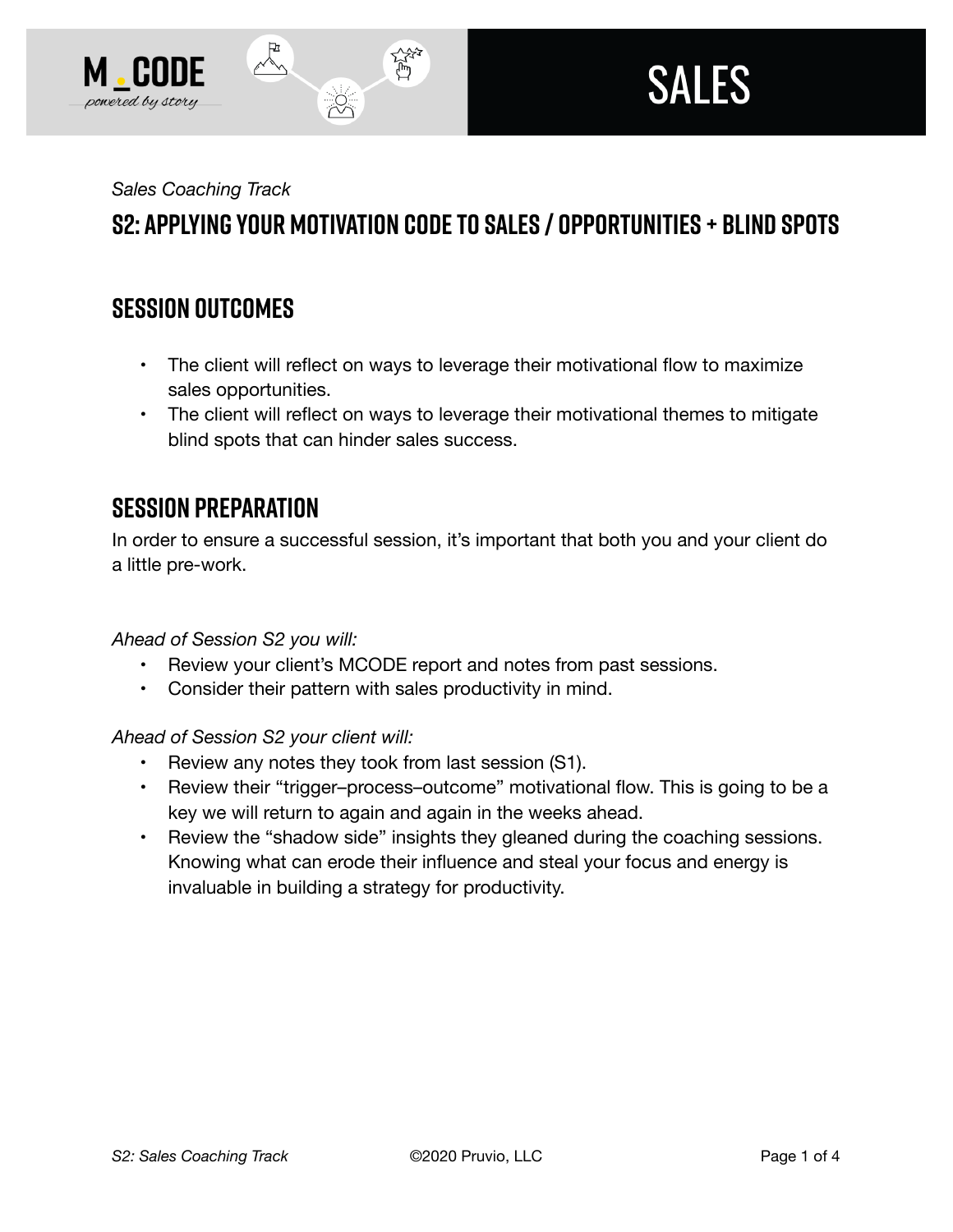# **Communication**

One week ahead of the appointment send an email message similar to this to your client:

*Greetings \_\_\_\_\_\_\_\_,* 

*I'm looking forward to connecting again with you in this second session of the "Becoming a Best Seller Sales Track." Our next coaching session is scheduled on \_\_\_\_\_\_ at \_\_\_\_\_\_ [via Zoom (the link is here) or face to face at (address)].* 

*Our last session together introduced the concept of "intrinsic motivation" as a framework for sales. In your context we discussed \_\_\_\_\_\_\_, and in response you committed to \_\_\_\_\_\_\_\_. We'll begin our next session – before diving into our main topic – with you sharing some of how this commitment is playing out. I look forward to hearing of your progress and any questions you have or challenges you've faced.* 

*Our focus for the upcoming Best Seller Track (S2) will be addressing sales opportunities and mitigating blind spots.* 

*To gain the most from Session S2 I also suggest you work through the following preparations: Review any notes you took from last session (S1).* 

*Review your "trigger–process–outcome" motivational flow. This is going to be a key we will return to again and again in the weeks ahead.* 

*Review the "shadow side" insights you gleaned during the coaching sessions. Knowing what can erode your influence and steal your focus and energy is invaluable in building a strategy for productivity.* 

*I look forward to our time together.* 

*Sincerely,* 

*\_\_\_\_\_\_\_\_\_\_\_\_\_\_\_\_\_\_\_\_\_\_\_\_\_\_ Certified MCODE Practitioner*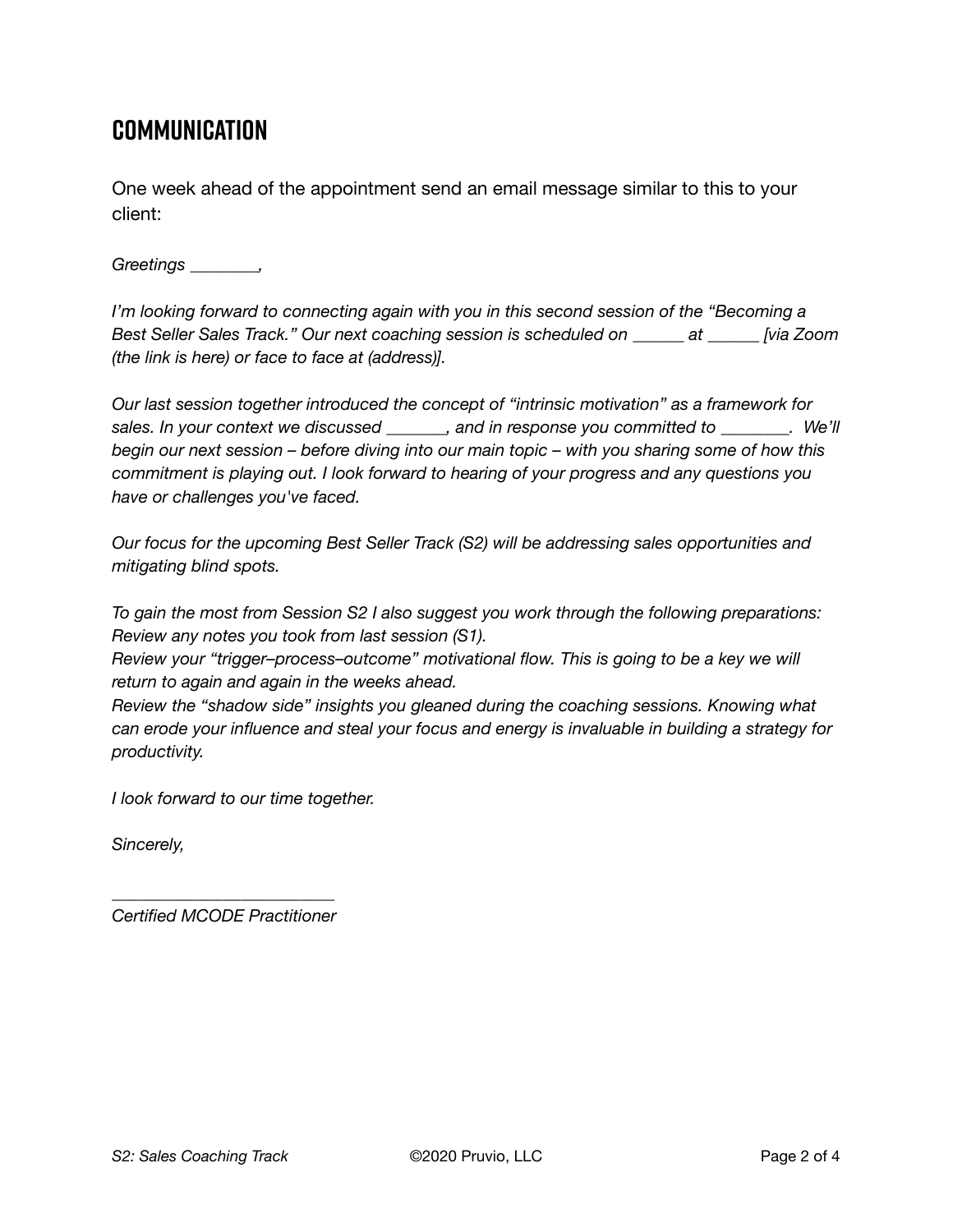# **SESSION OUTLINE**

#### **Meet + Greet [3 minutes]:**

*Practitioner Note: Come with something personal to share with your client (no more than 30 seconds of this 3 minute block). Then ask them to share, and follow up with at least one probing question.* 

**Accountability [2 minutes]:** "Our last session together we talked about purpose in sales. In response you committed to **Example 20**. How is this commitment playing out? Have you had an opportunity to reflect on or apply anything more from our session? [Client responds].

**Transition / Preview: [2 minutes]:** We've all had this experience while driving: presuming an open lane beside us, we start to change lanes only to discover another car right beside us. We didn't check our blind spot! Today we want to build on our last session, fleshing out our understanding of intrinsic motivation to discuss seizing opportunities and working round our innate blind spots to maximize success.

*Practitioner Note: For each coaching session – whether it is a scripted format or an open discussion format – keep the F.L.O.W. coaching model front and center in your mind. Make running notes through the session and keep track of where you are in the model and particularly when you transition from one segment to another. Make note of specifically where in the F.L.O.W. pattern you are seeing the energy and the "aha" moments. These will be key insights when you guide the client to potential action items at the the "W.ork It" segment of the F.L.O.W. model. Also, keep close tabs on the clock. It's the coach's responsibility to strike the healthy balance between following the improvisation of the session WITHIN the bounds of time and topic. This takes practice, and watching the clock is vital.* 

#### **Consultative Coaching Conversation [40 minutes]**

*Practitioner Note: By now, you should be well-versed in the client's motivational themes and an understanding of their sales strengths and opportunities. We are going to rely on your coaching savvy in this session to catalyze some aha moments around their Motivation Code themes and sales effectiveness. The sole purpose of this session is for you to walk through your client's motivation code themes to help them leverage their motivational flow for greater effectiveness. The intent here is to ultimately focus on the O.wn It, W.ork It steps in F.L.O.W. so that your client walks away to clear action steps.*